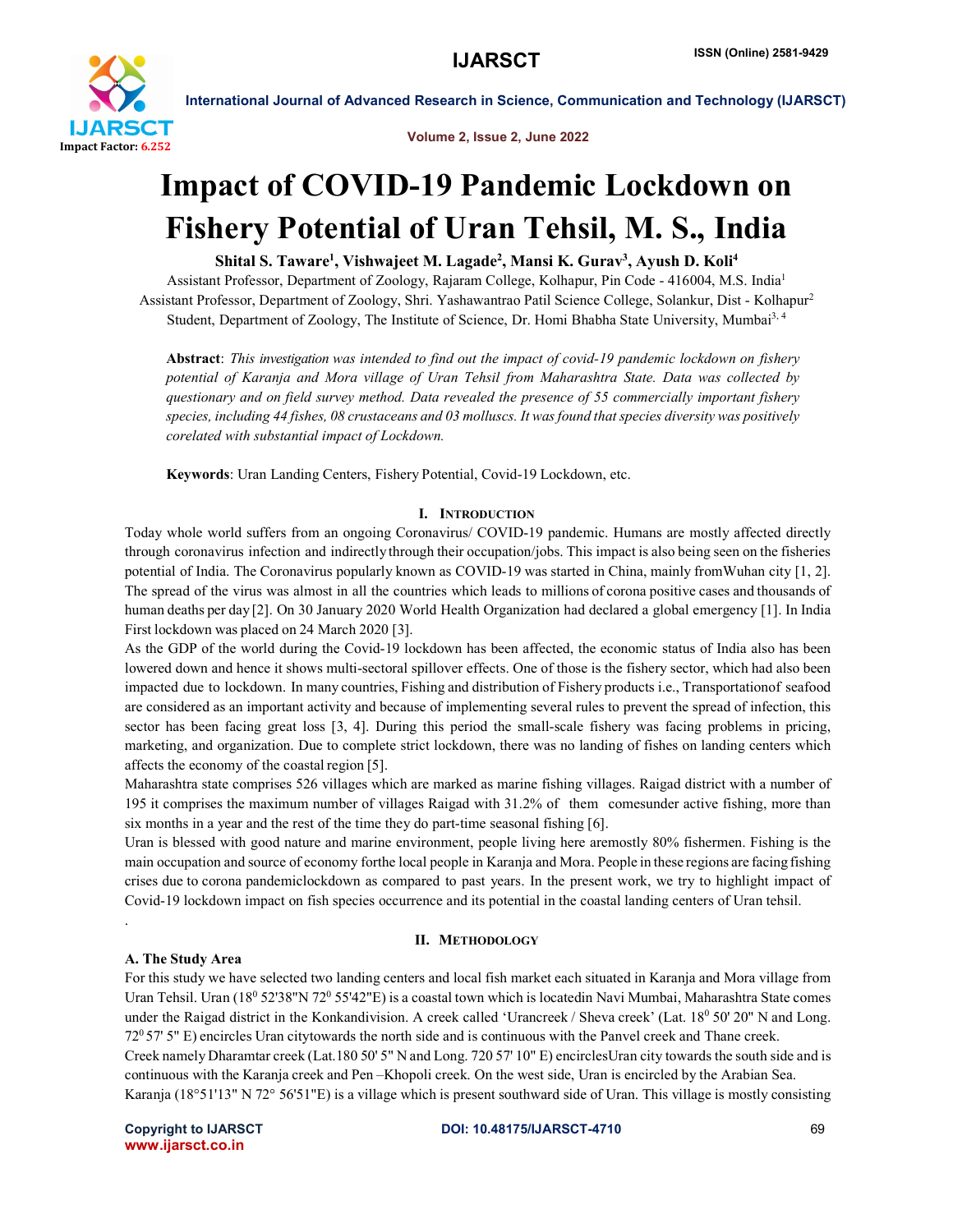# **IJARSCT**

Impact Factor: 6.252

International Journal of Advanced Research in Science, Communication and Technology (IJARSCT)

#### Volume 2, Issue 2, June 2022

of fishermen families engaged in active fishing in coastal waters, while utilizing landing center located along Karanja creek also known as Karanja jetty (Figure 1). Mora (18°54'47" N 72° 55'30" E) is a village which is present northwards from the in Uran which is complete opposite to Karanja village (Figure 2).



Figure 1: Site Map of Karanja Village



Figure 2: Site Map of Mora Village

#### B. Data Collection:

Weekly survey was conducted for the period of 3 months from February 2021 to April 2021, to assess fish species occurrence at the selected landing center and local fish market weekly. Fish species were identified by using, Pictorial guide books [7, 8] and through online database of fish base website [9].

#### III. RESULT AND DISCUSSION

During Covid-19 pandemic period, aquaculture producing Asiatic countries were experienced difficulties in accessing inputs and disrupted export in aquaculture [10, 11]. Decrease in fishing pressure, mainly by legal industrial fleets, may allow fish stocks with more resilient life histories to recover, with important indirect effects for the small-scale sector. For example, the combination of decreased demand, lower prices, and lockdowns on fisheries in many places indicates that boats are harboring in port and fishing is reduced by as much as 80% [12]. Total 55 commercially important species, including 44 fishes, 08 crustaceans and 03 molluscs were recorded.

Copyright to IJARSCT **DOI: 10.48175/IJARSCT-4710** 70 www.ijarsct.co.in Reported 44 fish species were belonging to 33 families and 15 order, while 08 crustacean species were belonging to 04 families of order decapoda. Though number of crustacean species were found to be less as compared to data given by Maheshwaradu [13] for economically important curstaceans including penaeid prawns, non-penaeid prawns, crabs and lobsters reported along Maharashtra coast. In molluscs, only 03 species reported, each belonging to one order and family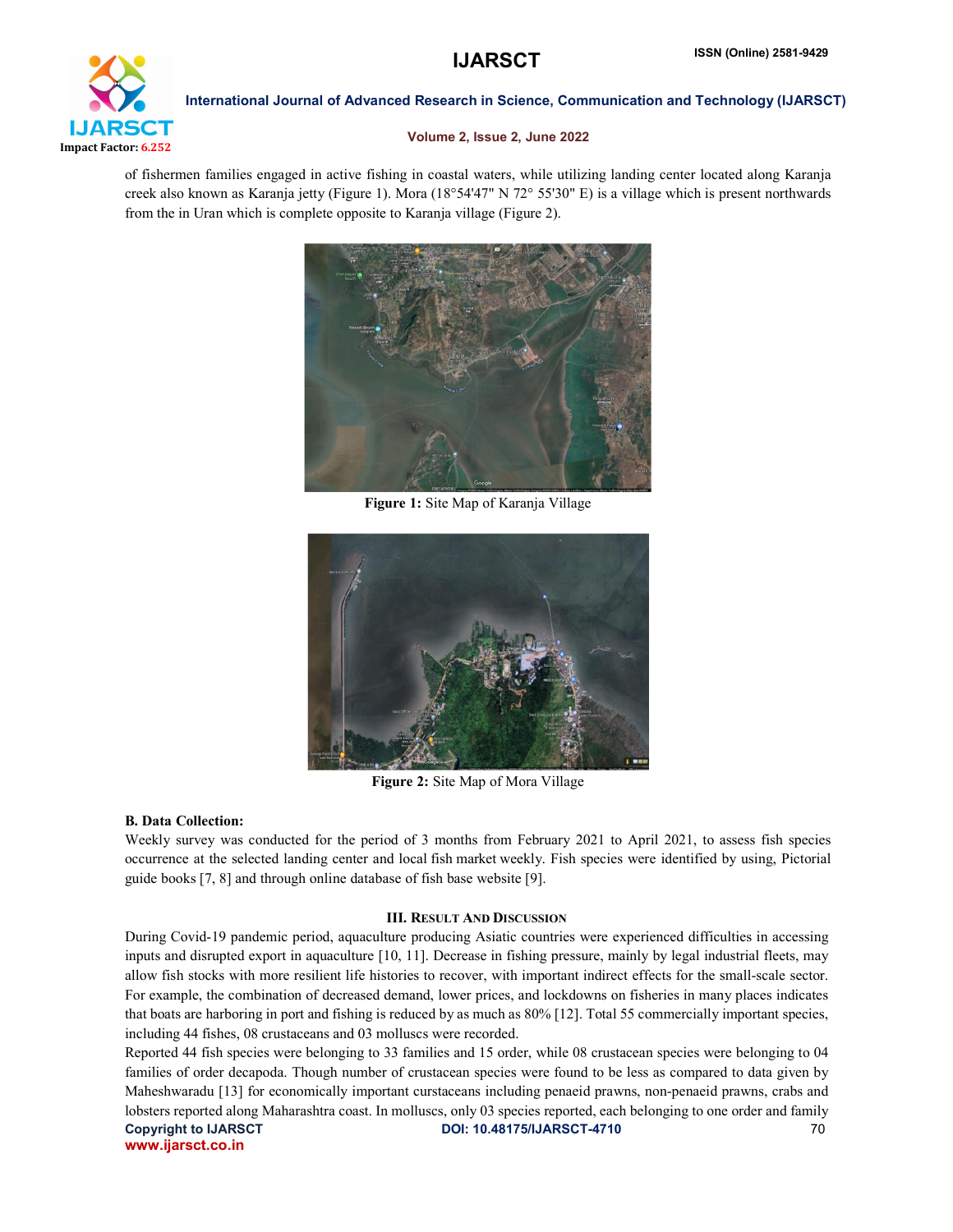

#### Volume 2, Issue 2, June 2022

respectively. Pawar, [14] has recorded 31 species of fishes from the Uran coast, whereas we have recorded 39 species of fishes from the Karanja and Mora coast.

With site dependent assessment, all 55 reported species were observed at Karanja landing center and local fish market, while only 31 species were reported from Mora landing center and local fish market. Pawar, [14] fishes of Order Perciformes were predominantly recorded from both the landing centers. Similarly, we have also recorded fishes with the species belonging to order Perciforms (25%) in large number followed by Scombriformes, 18% and Carangiformes, 13%. (Table I and Fig. 3).



Figure 3: Order wise species occurrence at Uran Tehsil.

At Karanja, species like, Pampus argenteus, Mugil cephalus, Lutjanus argentimaculatus, Parastromateus niger and Penaeus indicus were recorded maximum times, while species like Coryphaena hippurus, Megalops cyprinoides, Boleophthalmus boddarti, Acentrogobius nebulosus, Aetobatus narinari, Pateobatis uarnacoides, Scatophagus argus, Epinephelus coioides, Acanthopagrus berda, Psettodes erumei, Arius maculatus, Leptura canthus, Parapenaeopsis stylifera, Macrobrachium rosenbergi and Portunus sanguinolentus were least observed. From above listed species, ICAR-CMFRI have already successfully developed brood stock induced spawning and seed production for cage culture for Lutjanus argentimaculatus and Epinephelus coioides [15].

At Mora, fishes like Portunus sanguinolentus, Mugil cephalus, Rita rita, Penaeus indicus, were recorded predominantly, whereas species like, Lutjanus sanguineus, Pampus chinensis and Uroteuthis duvaucelil were rarely observed (Table I). In Handbook on Fisheries statistics [16], it was stated that, in Maharashtra, species wise maximum landings were shown by Penaeid and non-paenaeid prawns, Bombay duck, Ribbon fish, Indian Mackerel, Oil Saradine, Silver pomfret. While fishes like, Snappers, Rays, Tunas, Molluscs showed negligible landing.

Table I: Commercially important fish species at Karanja and Mora village of Uran Tehsil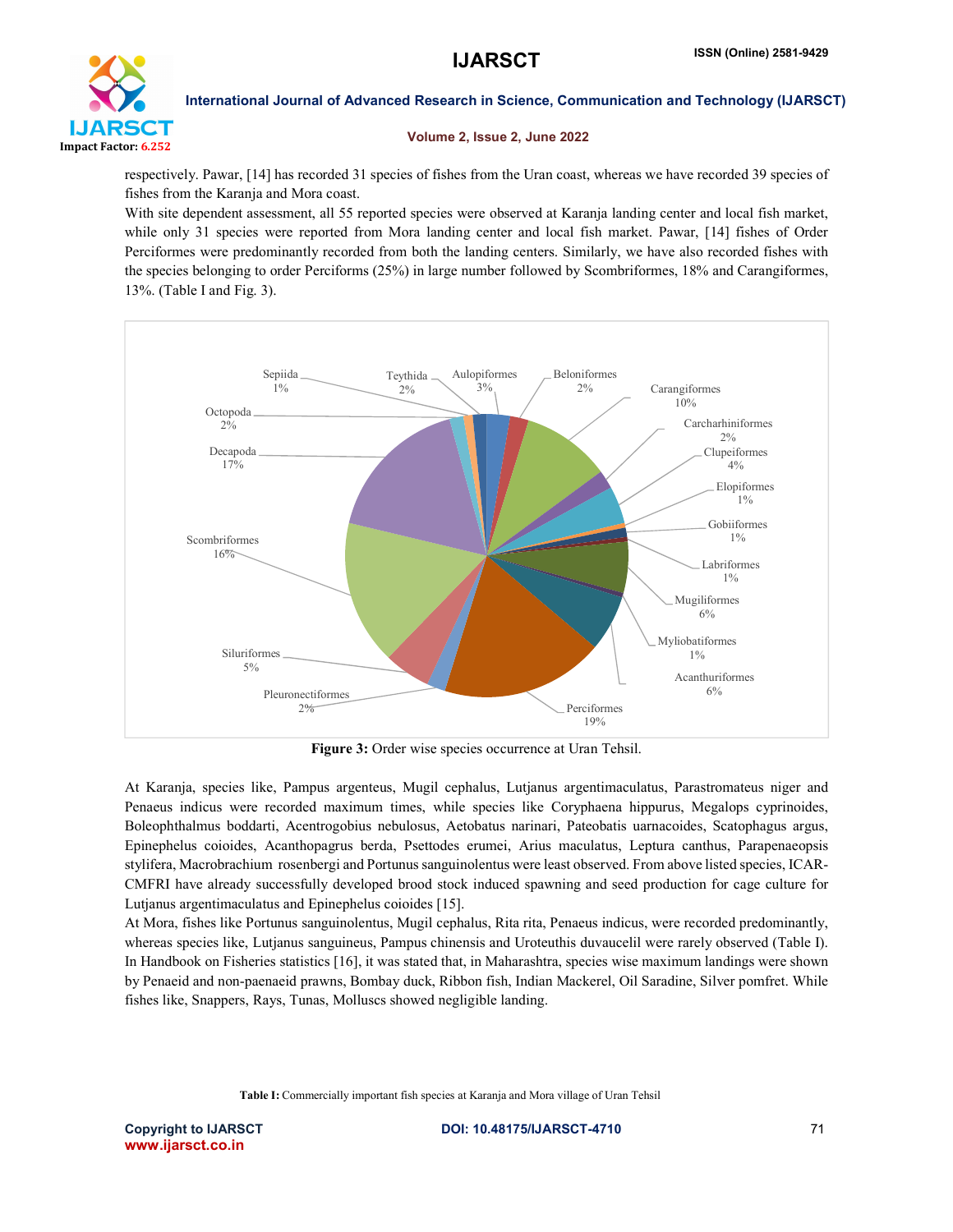



#### Volume 2, Issue 2, June 2022

|                         |                     | Family         | <b>Scientific Name</b>         | <b>Common Name</b>                | <b>Local Name</b> |              |           |  |           | Karanja                               |  |  |             |  |      | Mora         |              |      |           |             |  |      |       |              |  |
|-------------------------|---------------------|----------------|--------------------------------|-----------------------------------|-------------------|--------------|-----------|--|-----------|---------------------------------------|--|--|-------------|--|------|--------------|--------------|------|-----------|-------------|--|------|-------|--------------|--|
| Sr.<br>No.              | Order               |                |                                |                                   |                   | Febr<br>uary |           |  | Marc<br>h |                                       |  |  | April       |  |      |              | Febr<br>uary |      | Marc<br>h |             |  |      | April |              |  |
|                         |                     |                |                                |                                   |                   |              | пшіу<br>I |  |           | $I$ $\parallel$ $II$ $\parallel$ $IV$ |  |  | $\mathbf I$ |  | пшіу | $\mathbf{I}$ |              | ПШІУ |           | $\mathbf I$ |  | пшіу |       | I III III IV |  |
|                         | <b>Fish Species</b> |                |                                |                                   |                   |              |           |  |           |                                       |  |  |             |  |      |              |              |      |           |             |  |      |       |              |  |
| 1                       | Aulopiformes        | Synodontidae   | Harpadon nehereus              | <b>Bombay Duck</b>                | Bombil            |              |           |  |           |                                       |  |  |             |  |      |              |              |      |           |             |  |      |       |              |  |
| $\sqrt{2}$              | Beloniformes        | Belonidae      | Tylosurus crocodilus           | Hound fish                        | Toll              |              |           |  |           |                                       |  |  |             |  |      |              |              |      |           |             |  |      |       |              |  |
| $\overline{\mathbf{3}}$ | Carangiformes       | Coryphaenidae  | Coryphaena hippurus            | Mahi mahi                         | Popat Masa        |              |           |  |           |                                       |  |  |             |  |      |              |              |      |           |             |  |      |       |              |  |
| $\overline{4}$          |                     | Rachycentridae | Rachycentron<br>canadum        | Cobia                             | Sakla             |              |           |  |           |                                       |  |  |             |  |      |              |              |      |           |             |  |      |       |              |  |
| 5                       |                     | Carangidae     | Caranx sexfasciatus            | Bigeye trevally                   | Narba             |              |           |  |           |                                       |  |  |             |  |      |              |              |      |           |             |  |      |       |              |  |
| 6                       |                     |                | Decapterus<br>macarellus       | Makerel scad                      | Teli bangada      |              |           |  |           |                                       |  |  |             |  |      |              |              |      |           |             |  |      |       |              |  |
| $\tau$                  |                     |                | Parastromateus niger           | <b>Black Promfret</b>             | Halwa             |              |           |  |           |                                       |  |  |             |  |      |              |              |      |           |             |  |      |       |              |  |
| 8                       |                     |                | Seriolina<br>nigrofasciata     | Black bandedtrevallySasa masa     |                   |              |           |  |           |                                       |  |  |             |  |      |              |              |      |           |             |  |      |       |              |  |
| 9                       | Carcharhiniformes   | Carcharhinidae | Scoliodon laticaudus           | Scoliodon                         | Mushi             |              |           |  |           |                                       |  |  |             |  |      |              |              |      |           |             |  |      |       |              |  |
| 10                      |                     | Triakidae      | Mustelus henlei                | Brown smoothhound<br>shark        | Shinavri          |              |           |  |           |                                       |  |  |             |  |      |              |              |      |           |             |  |      |       |              |  |
| 11                      | Clupeiformes        | Chirocentridae | Chirocentrus dorab             | Silver barfish                    | Karli             |              |           |  |           |                                       |  |  |             |  |      |              |              |      |           |             |  |      |       |              |  |
| 12                      |                     | Engraulidae    | Coilia dussumieri              | Gold Anchovy Fish                 | Mandeli           |              |           |  |           |                                       |  |  |             |  |      |              |              |      |           |             |  |      |       |              |  |
| 13                      | Elopiformes         | Megalopidae    | Megalops cyprinoides           | Indo-pacific tarpon               | Palkati           |              |           |  |           |                                       |  |  |             |  |      |              |              |      |           |             |  |      |       |              |  |
| 14                      | Gobiiformes         | Oxudercidae    | Boleophthalmus<br>boddarti     | Mudskipper                        | Nivati            |              |           |  |           |                                       |  |  |             |  |      |              |              |      |           |             |  |      |       |              |  |
| 15                      | Labriformes         | Scaride        | Scarus ghobban                 | Blue barred parrot<br>fish        |                   |              |           |  |           |                                       |  |  |             |  |      |              |              |      |           |             |  |      |       |              |  |
| 16                      | Mugiliformes        | Mugilidae      | Mugil cephalus                 | Grey mullet                       | Boit              |              |           |  |           |                                       |  |  |             |  |      |              |              |      |           |             |  |      |       |              |  |
| 17                      | Myliobatiformes     | Aetobatidae    | Aetobatus narinari             | Spotted eagle ray                 | Waghya pakat      |              |           |  |           |                                       |  |  |             |  |      |              |              |      |           |             |  |      |       |              |  |
| 18                      |                     | Dasyatidae     | Pateobatis<br>uarnacoides      | White nosewhipray                 | Pakat             |              |           |  |           |                                       |  |  |             |  |      |              |              |      |           |             |  |      |       |              |  |
| 19                      | Acanthuriformes     | Ephippidae     | Platax boersii                 | golden spadefish                  | Habnus            |              |           |  |           |                                       |  |  |             |  |      |              |              |      |           |             |  |      |       |              |  |
| 20                      |                     | Lobotidae      | Lobotes surinamensis           | Atlantic tripletail               | Khatkur           |              |           |  |           |                                       |  |  |             |  |      |              |              |      |           |             |  |      |       |              |  |
| 21                      |                     | Scatophagidae  | Scatophagus argus              | Spotted scat                      | Wada              |              |           |  |           |                                       |  |  |             |  |      |              |              |      |           |             |  |      |       |              |  |
| 22                      | Perciformes         | Centropomidae  | Lates calcarifer               | Sea bass                          | Jitada            |              |           |  |           |                                       |  |  |             |  |      |              |              |      |           |             |  |      |       |              |  |
| 23                      |                     | Haemulidae     | Pomadasys hasta                | Silverlined grunt                 | Karkara           |              |           |  |           |                                       |  |  |             |  |      |              |              |      |           |             |  |      |       |              |  |
| 24                      |                     | Lutjanidae     | Lutjanus sanguineus            | Blood red snapper                 | Tamb              |              |           |  |           |                                       |  |  |             |  |      |              |              |      |           |             |  |      |       |              |  |
| 25                      |                     |                | Lutjanus argentimacu<br>atus   | Snapper                           | Tamb              |              |           |  |           |                                       |  |  |             |  |      |              |              |      |           |             |  |      |       |              |  |
| 26                      |                     | Polynemidae    | Eleutheronema<br>tetradactylum | Indian Salmon                     | Rawas             |              |           |  |           |                                       |  |  |             |  |      |              |              |      |           |             |  |      |       |              |  |
| 27                      |                     | Sciaenidae     | Protonibea diacanthus          | <b>Black Jewfish</b>              | Ghol              |              |           |  |           |                                       |  |  |             |  |      |              |              |      |           |             |  |      |       |              |  |
| 28                      |                     |                | Johnius dussumieri             | Croaker                           | Dhoma             |              |           |  |           |                                       |  |  |             |  |      |              |              |      |           |             |  |      |       |              |  |
| 29                      |                     | Serranidae     | Epinephelus aeneus             | White grouper                     | Hekru             |              |           |  |           |                                       |  |  |             |  |      |              |              |      |           |             |  |      |       |              |  |
| 30                      |                     |                | Epinephelus coioides           | Orange spotted<br>grouper         | Hekru             |              |           |  |           |                                       |  |  |             |  |      |              |              |      |           |             |  |      |       |              |  |
| 31                      |                     | Sparidae       | Acanthopagrus berda            | Goldsilk seabream                 | Palu              |              |           |  |           |                                       |  |  |             |  |      |              |              |      |           |             |  |      |       |              |  |
| 32                      |                     | Nemipteridae   | Nemipterus virgatus            | Golden threadfin<br>bream         | Rani masa         |              |           |  |           |                                       |  |  |             |  |      |              |              |      |           |             |  |      |       |              |  |
| 33                      | Pleuronectiformes   | Cyniglossidae  | Paraplagusia<br>bilineatus     | Large tounge Sole                 | Lepti             |              |           |  |           |                                       |  |  |             |  |      |              |              |      |           |             |  |      |       |              |  |
| 34                      |                     | Psettodidae    | Psettodes erumei               | Indian Halibut                    | Bhakas            |              |           |  |           |                                       |  |  |             |  |      |              |              |      |           |             |  |      |       |              |  |
| 35                      | Siluriformes        | Bagridae       | Rita rita                      | Catfish                           | Shingala          |              |           |  |           |                                       |  |  |             |  |      |              |              |      |           |             |  |      |       |              |  |
| 36                      |                     | Ariidae        | <b>Arius</b> maculatus         | Catfish                           | Chivna            |              |           |  |           |                                       |  |  |             |  |      |              |              |      |           |             |  |      |       |              |  |
| 37                      | Scombriformes       | Scombridae     | Scomberomorus<br>commerson     | Narrow-barred<br>Spanish mackerel | Surmai            |              |           |  |           |                                       |  |  |             |  |      |              |              |      |           |             |  |      |       |              |  |
| 38                      |                     |                | Rastrelliger kanagurta         | Indian Mackerel                   | Kat-Bangada       |              |           |  |           |                                       |  |  |             |  |      |              |              |      |           |             |  |      |       |              |  |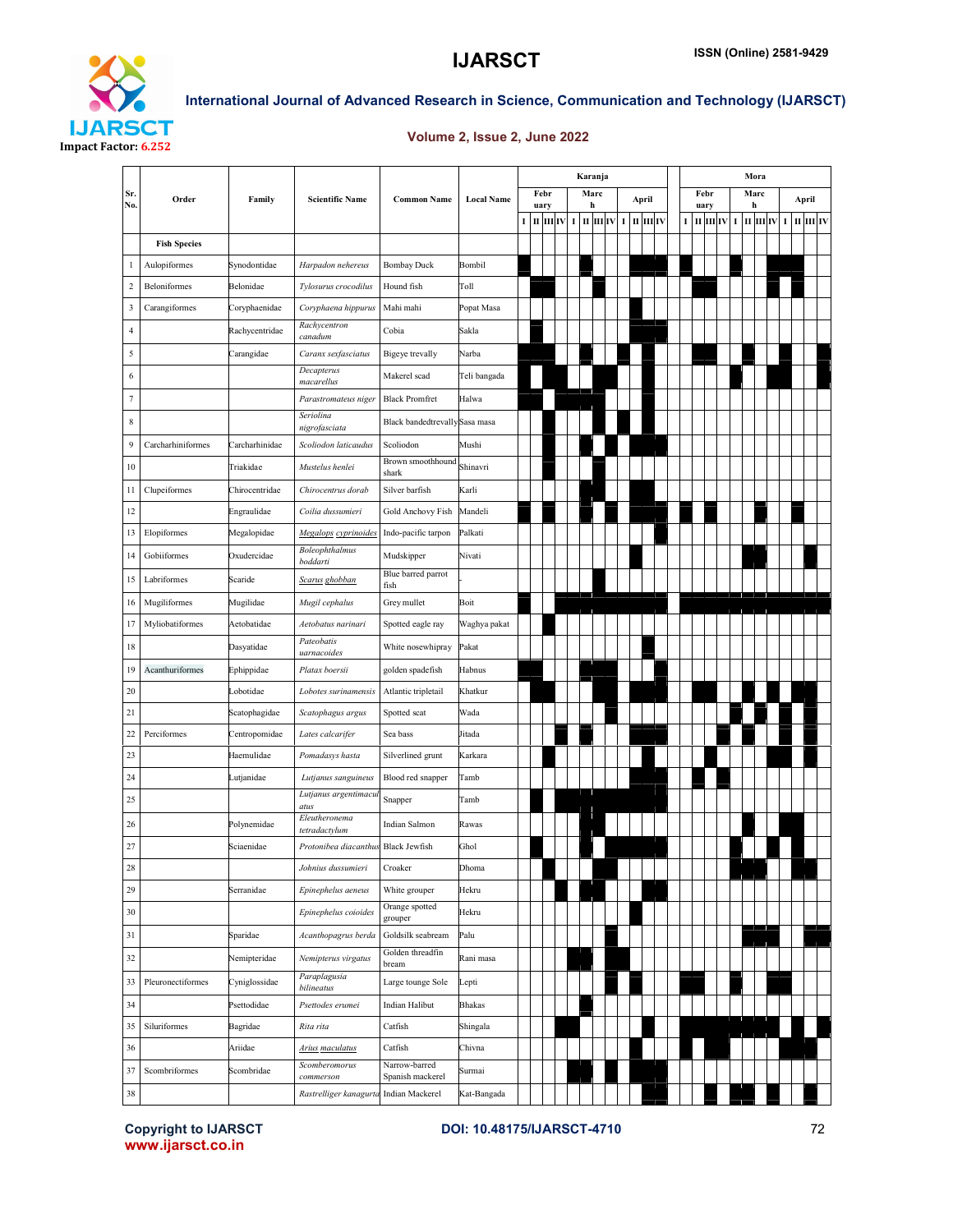

| <b>Volume 2, Issue 2, June 2022</b> |  |  |  |
|-------------------------------------|--|--|--|
|                                     |  |  |  |

| 39 |                           |              | Thunnus tonggol             | Mackerel tuna               | Kupa          |  |  |  |  |  |  |  |  |
|----|---------------------------|--------------|-----------------------------|-----------------------------|---------------|--|--|--|--|--|--|--|--|
| 40 |                           |              | Euthynnus affinis           | Mackerel tuna               | Teli kupa     |  |  |  |  |  |  |  |  |
| 41 |                           | Stromateidae | Pampus argenteus            | <b>Silver Pomfret</b>       | Paplet/ Sarga |  |  |  |  |  |  |  |  |
| 42 |                           |              | Pampus chinensis            | <b>Chinese Pomfret</b>      | Calet         |  |  |  |  |  |  |  |  |
| 43 |                           | Trichiuridae | Trichiurus lepturus         | Large headed ribbon<br>fish | Bala          |  |  |  |  |  |  |  |  |
| 44 |                           |              | Leptura canthus             | Ribbion fish                | Vakti         |  |  |  |  |  |  |  |  |
|    | <b>Crustacean species</b> |              |                             |                             |               |  |  |  |  |  |  |  |  |
| 45 | Decapoda                  | Palinuridae  | Panulirus gracilis          | Lobster                     | Shivandi      |  |  |  |  |  |  |  |  |
| 46 |                           | Penaeidae    | Parapenaeopsis<br>stylifera | Kiddi shrimp                | Shengti kolbi |  |  |  |  |  |  |  |  |
| 47 |                           |              | Penaeus monodon             | <b>Tiger Prawn</b>          | Karpali       |  |  |  |  |  |  |  |  |
| 48 |                           |              | Penaeus indicus             | White Prawns                | Sot Kolbi     |  |  |  |  |  |  |  |  |
| 49 |                           | Palaemonidae | Macrobrachium<br>rosenbergi | Scampi                      | Pocha kolbi   |  |  |  |  |  |  |  |  |
| 50 |                           | Portunidae   | Portunus<br>sanguinolentus  | Three spot<br>swimming crab | Kawari        |  |  |  |  |  |  |  |  |
| 51 |                           |              | Scylla serrata              | Mud crab                    | Chimbori      |  |  |  |  |  |  |  |  |
| 52 |                           |              | Portunus armatus            | Flower Crab                 | Morkat        |  |  |  |  |  |  |  |  |
|    | <b>Molluscan species</b>  |              |                             |                             |               |  |  |  |  |  |  |  |  |
| 53 | Octopoda                  | Octopodidae  | Octopus vulgaris            | Octopus                     | Sar makul     |  |  |  |  |  |  |  |  |
| 54 | Sepiida                   | Sepiidae     | Sepia officinalis           | Cuttlefish                  | Waghya Makul  |  |  |  |  |  |  |  |  |
| 55 | Teythida                  | Loliginadae  | Uroteuthis duvaucelil       | Indian OceanSquid           | Nal makul     |  |  |  |  |  |  |  |  |

According to FSI report [17], along North Maharashtra and Gujrat coast, at a depth of 30-50 m & 50-100 m the catch was dominated by Cat fishes (56.80%), Sciaenids (Dhoma) (3.89%), barracuda (3.89%). In present investigation, species composition found to vary, with deviation as species belongs to order Perciformes (19%), Decapoda (17%), Scombriformes (16%) and Carangiformes (10%) with maximum occurrence, while species belongs to order like, Elopiformes, Gobiformes, Labriformes, Myliobatiformes, and Sepiida showed least occurrence (1%) in fish markets and landing centres of study area (Table I & Figure 3).

During Covid-19 lockdown period, fisheries were entirely closed down initially (contrary to farming), and due to fisheries importance and significance as a food provision for civil society, fishing permitted to continue operations within some boundaries [12]. In this present investigation, lowest number of fish species were reported in the first week February at both the selected sites (Karanja, 11 and Mora, 9 Species, respectively), most probably due to limited fishing practice, whereas maximum numbers of species were observed in first week of march at Mora (18 species) and in second week of April at Karanja (27 Species) can be correlated with less fishing attempts ahead of restrictions and lack of storage facilities (Fig. 4). Though fishing is an essential service, social distancing measures have prohibited many small-scale fishers from going fishing due to large vessel size or trading in close quarters in local markets [4, 18]. Small scale fishery as the most vulnerable fishing sector, in relation to the short-term socio-economic effects imposed by the lockdown [19].

It is evident that the diversity of marine fish and shellfish fishes is increasingly threatened and management strategies have to vigorously monitor gears and catches affecting biodiversity and fisheries [20]. Declines in fishing pressure, particularly by large fishing vessels, may allow fish stocks to recover their population. In addition to this, many places fishing reduced to 80% [12]. Observations along both the sites along Uran showed lowest number of species occurrence in February, which gradually increased till month of April, as low fishing rate facilitates undisturbed conditions to thrive fish species and their population. Though, short-term cessations such as COVID-19 lockdown during early 2020 cannot recover marine resources as it requires long term environmental improvement and management commitments [21].

Dol netting is one of the major fishing methods used mainly by traditional fishermen of Maharashtra, such nets can be operated with small fishing vessels [22]. Number of fishermen practicing fishing activity by using small vessels with, cast net as well as gill net are higher in Karanja village, so higher number of species occurrence with range of 20-25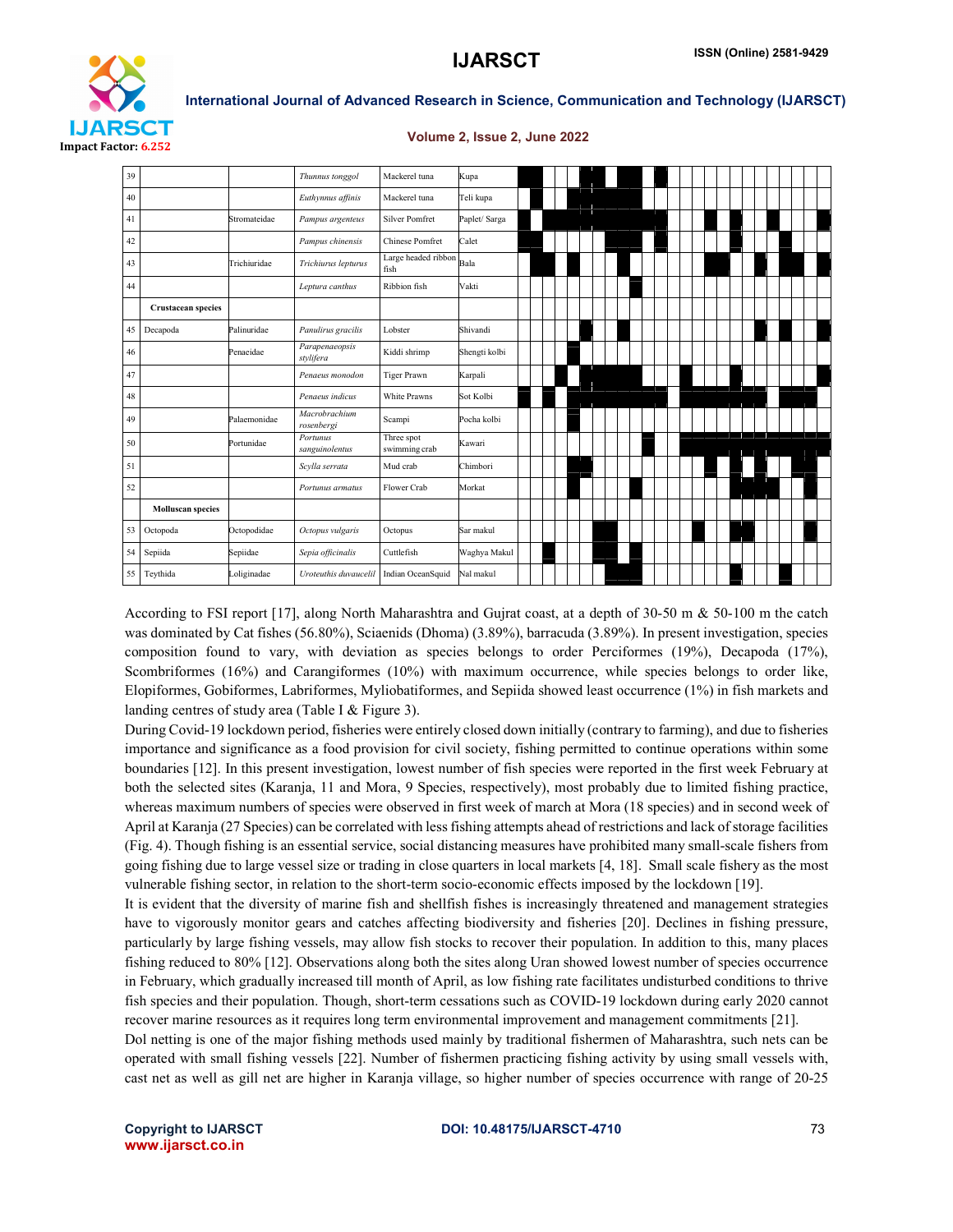

#### Volume 2, Issue 2, June 2022

species observed along Karanja, whereas a smaller number of fishermen practicing along Mora village, hence low number with ranges of 10-15 species observed during month of March (Table I, II & Fig. 4).



Figure 4: Weekly occurrence of commercially important fish species from Karanja and Mora village.

### IV. CONCLUSION

Covid-19 Lockdown enforcement adversely affects commercial capture fishing practice as well as reduces vessel traffic along coastal water. These conditions probably avail optimum environment to thrive fish species, which is resulted in to increased species diversity along coast line of study area. Other hand current socioeconomic status of coastal fishermen needs to asses as under these circumstances, their only source of bread is badly influenced.

#### ACKNOWLEDGEMENT

The authors would like to thank the Department of Zoology, The Institute of Science, Dr. Homi Bhabha State University, Mumbai for providing facilities for this work.

#### **REFERENCES**

- [1] Purkait, S., Sutanu Karmakar, Supratim Chowdhury, Prasenjit Mali and Surya Kanta Sau, "Impacts of Novel Coronavirus (COVID-19) Pandemic onFisheries Sectorin India: A Minireview", Ind. J. Pure App. Biosci. (2020), 8(3): 487-492.
- [2] Bennett, N. J., Elena M. Finkbeiner, Natalie C. Ban, Dyhia Belhabib, Stacy D. Jupiter, John N. Kittinger, Sangeeta Mangubhai, Joeri Scholtens, David Gill & Patrick Christie, "The COVID-19 Pandemic, Small-Scale Fisheries and Coastal Fishing Communities", Coastal Management, (2020) 48:4, 336-347, DOI: 10.1080/08920753.2020.1766937
- [3] Avtar, R., Deepak Singh, Deha Agus Umarhadi, Ali P. Yunus, Prakhar Misra, Pranav N. Desai, Asma Kouser, Tonni Agustiono Kurniawan and KBVN Phanindra: Impact of COVID-19 Lockdown on the Fisheries Sector: A Case Study from Three Harbors in Western India. Remote Sens. 2021, 13, 183.
- [4] FAO, "The impact of COVID-19 on fisheries and aquaculture food systems, possible responses: Information paper", November 2020. Rome. https://doi.org/10.4060/cb2537en